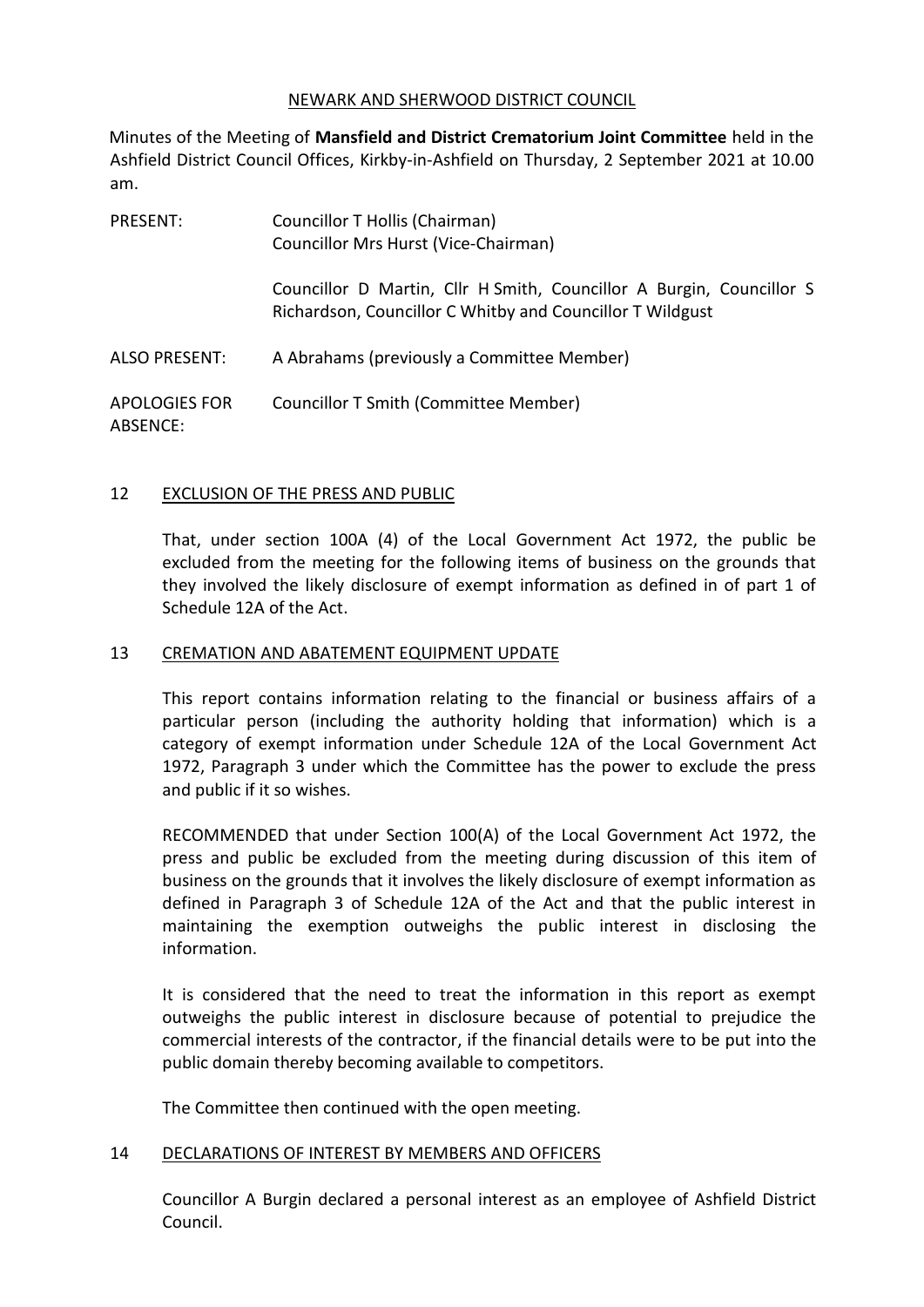## 15 DECLARATIONS OF INTENT TO RECORD THE MEETING

NOTED that no intention to record the meeting was declared.

#### 16 MINUTES OF THE MEETING HELD ON 24 MAY 2021

The Minutes of the Meeting held on 24 May 2021 were approved as a correct record and signed by the Chairman.

#### 17 OPERATIONS UPDATE REPORT

The report provided an update on staff and the current operation of the Crematorium.

The Crematorium and Cemeteries Manager and Registrar went through the report highlighting the staffing, Civid-19, new proposals, commercial innovation and cremation data.

The Committee had requested for a visit to other crematoriums which had been held back from last year due to the pandemic. The Crematorium and Cemeteries Manager and Registrar would make contact with other local Crematoriums and then come back to the Committee for their availability.

Councillor Burgin along with the other Committee members requested their thanks be passed on to all the staff at the Crematorium for everything they have done since the pandemic.

AGREED (unanimously) that:

i) the contents of the report be noted.

# 18 DEVELOPMENT OF MEMORIALS AND LEASE OPTIONS AT MANSFIELD CREMATORIUM

The report provided current progress and future proposals for renovating the Memorial Gardens at the Crematorium and the proposed improvements to the range and affordability of memorialisation through new lease options. The report also addressed issues arising from unauthorised memorials being placed in the Crematorium Gardens.

The Committee discussed the report and suggested more choice be provided in the case of childrens memorials. It was also highlighted to the meeting that signage be provided explaining what you can and can't do, as well as referring to the Policy on Memorials to be discussed at the next meeting.

AGREED (unanimously):

i) to leasing space at the Crematorium for 5 or 10 years for a range of quality memorials and plaques which are available for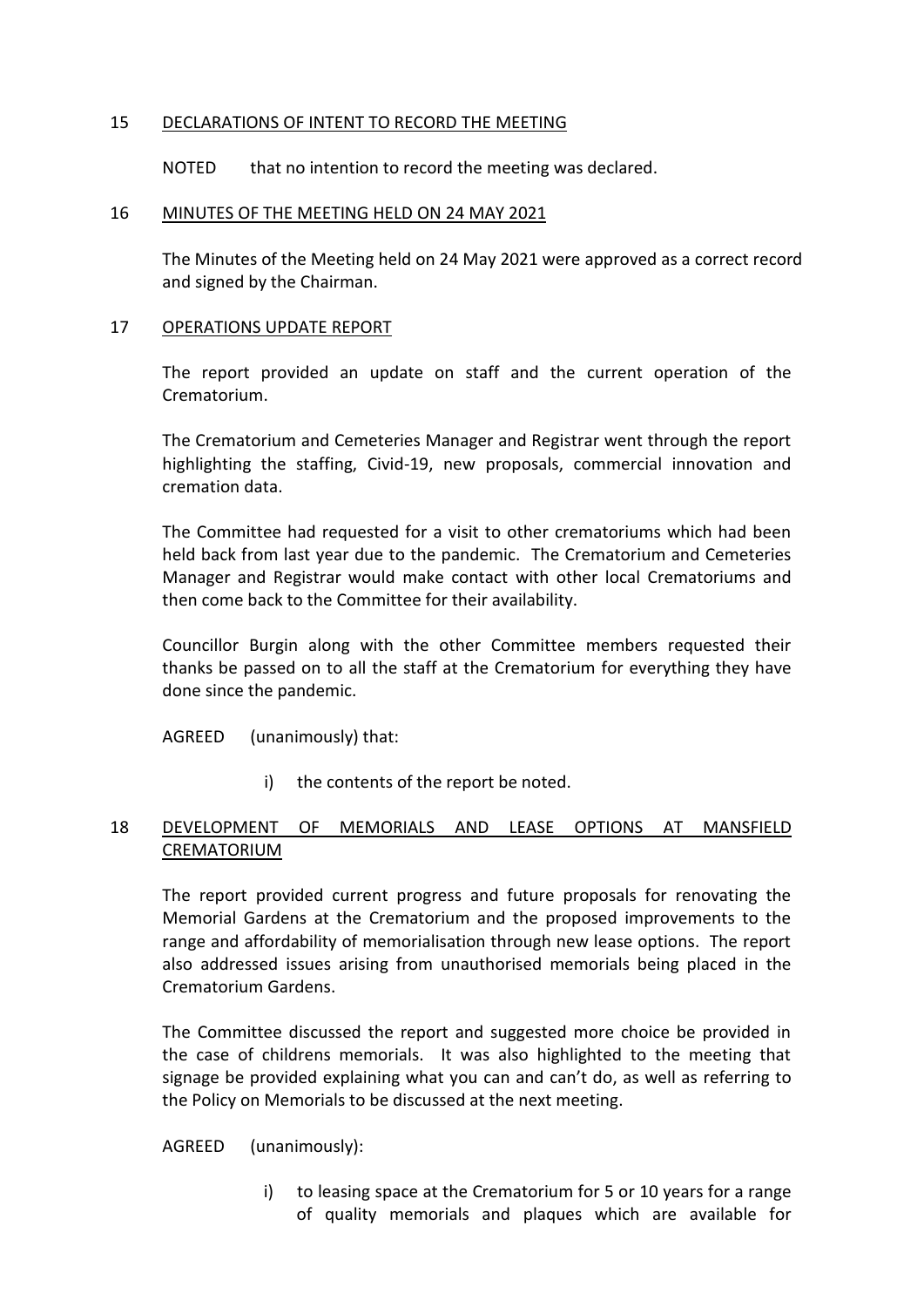purchase from the Council.

- ii) to continue with the current grounds improvements at the Crematorium to provide a sustainable quality location for leased memorials.
- iii) to the removal of unauthorised memorials following all reasonable attempts to get the families to remove them.
- iv) that the net required budget is met from the general reserves in year 1.
- v) that the current Policy on Memorials be brought to and discussed at the next meeting.

## 19 CREMATORIUM FUTURE OPTIONS

The report provided the Committee with options on the future provision with regard to the Crematorium.

Alongside the replacement of the cremators and associated equipment, the existing chapels do need refurbishment to provide/meet modern day requirements.

Therefore a number of options to meet today's requirements were considered in the report for members consideration.

- (a) Option 1 New build Crematorium.
- (b) Option 2 To replace existing cremators alongside improvements to all other areas of the building over the next 18 months.
- (c) Option 3 To progress a refurbishment programme on the building in line with the existing PPW.
- (d) Option 4 Suspend Abatement Works and Retender Contract as Joint contract (cremators and abatement).
- (e) Option 5 Outsource management and investment of the crematorium to external provider.
- (f) Option 6 Cease provision.

AGREED (unanimously) that:

i) Officers are tasked with exploring Options 1 (new build crematorium) and 2 (18 month refurbishment programme) as set out in the report in more detail including firm costings for each option therefore allowing members to make an informed choice of the future provision of the service.